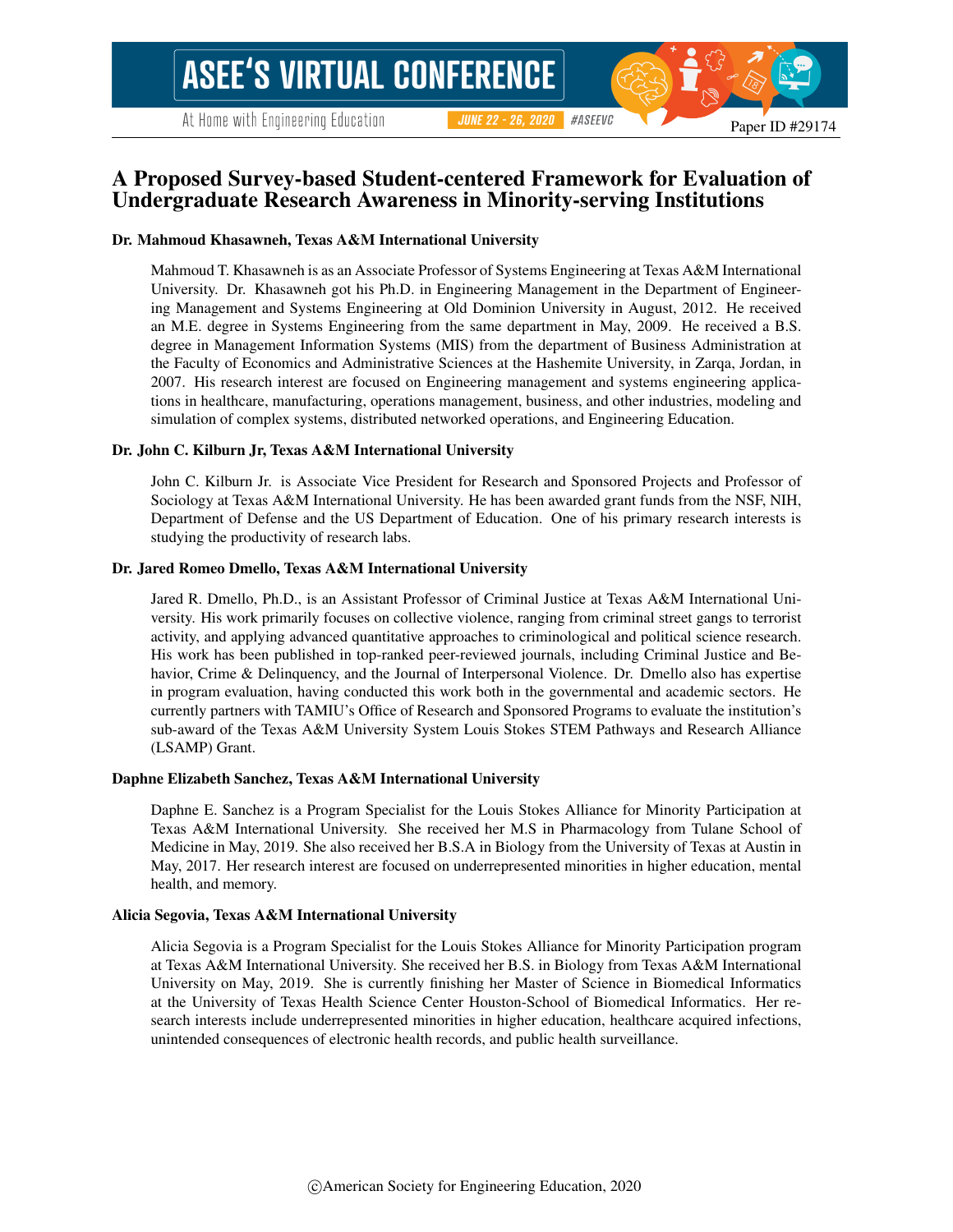# **A Proposed Survey-Based Student-Centered Framework for Evaluation of Undergraduate Research Awareness in Minority-Serving Institutions**

# **Abstract**

The purpose of this work in progress study is to present a survey-based framework to evaluate the awareness of and participation in undergraduate research experiences (URE) by students in science, technology, engineering, and mathematics (STEM) majors in Minority-Serving Institutions (MSIs). MSIs, which include historically black colleges and universities (HBCU) and Hispanic serving institutions (HSI), recruit and admit underserved, low income, minority students in various disciplines, including STEM. While MSIs attempt to bridge educational gaps seen in these students with pre-college resources, first year mentoring, and tutoring sessions, awareness and participation in URE is not prevalent at a MSI. Participation in such activities, however, has been linked to improved career prospects and an increase in the number of students seeking graduate degrees. Past studies [1],[2],[9] have suggested that an initial interest in STEM does not necessarily continue throughout undergraduate education with a higher number of students requesting major changes and/or prolonging their graduation timeline. This paper proposes to identify current notions and perceptions surrounding undergraduate research of STEM students at a mid-sized MSI along the U.S.- Mexico border. The proposed design for this study will include an online survey to identify which students are more likely to be aware of and participate in undergraduate research and which students are not. Our model will focus on remediation to increase participation in URE, retention in STEM majors, and progression towards career prospects and graduate study.

## **Introduction**

As time progresses, the emphasis of seeking higher post-secondary education has become more common, especially within the STEM workforce. Most, if not all, require at least a bachelor's degree with more careers having preference for graduate degrees [11]. However, while the number of bachelor's degree holders rise, the number of postgraduate education attainments have remained relatively stagnant. In 2017, 9% of young adults aged 25-29 held a Master's or Doctoral degree [8]. Of those individuals, only 8% were attained by Hispanic or Black individuals, and just 8% of these degrees attained were within the STEM field [8]. Despite Blacks and Hispanics making up for 12.3% and 17% of the U.S. population, respectively, only 6% of each make up the STEM workforce [2]. However, regardless of current efforts to improve educational attainment for minority students, there still remains a significant gap between them and their majority peers [2].

Additional perceptions of an unwelcoming academic culture in Mathematics and Science departments may often lead to exacerbation of challenges and potentially lead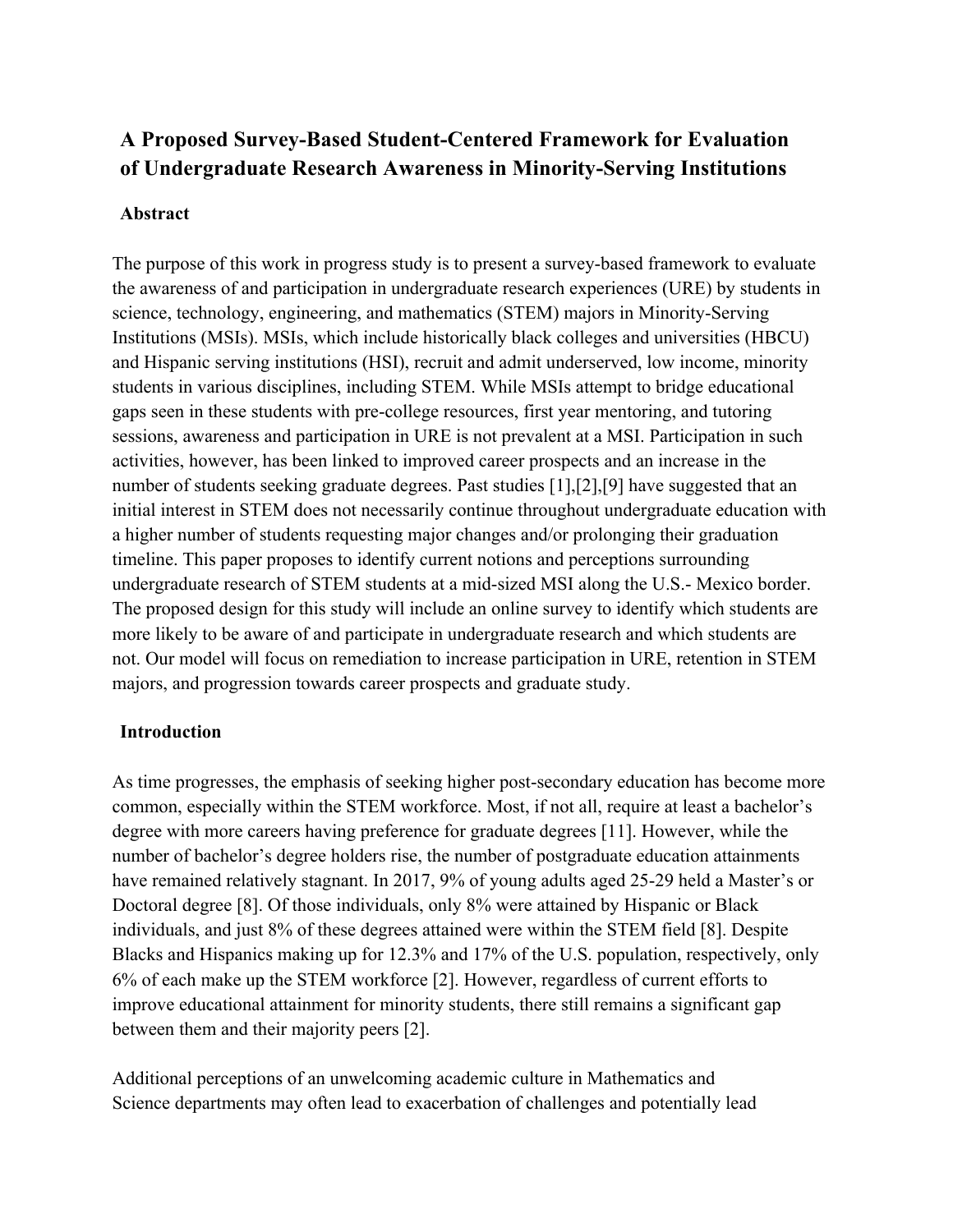to students changing to non-STEM majors [9]. Institutions should be aware of these student perceptions as a welcoming environment in STEM departments may ultimately increase the interest students develop in STEM careers and their willingness to pursue post-secondary degrees. As an example, Black students in STEM have a higher rate of success when enrolled at historically Black colleges and universities (HBCUs) and are more likely to pursue graduate and doctoral degrees than other Black students at predominantly White institutions [10]. Evidence has also shown that research experiences, both in the classroom and in co-curricular programs, are significant contributors to develop and to retain interest in STEM careers for undergraduate students [5].

The objective of this research study is to evaluate the awareness of and participation in undergraduate research experiences (URE) by students in STEM majors in Minority-Serving Institutions (MSIs) by presenting a survey-based framework. This study will highlight current notions and perceptions surrounding undergraduate research of STEM students at Texas A&M International University (TAMIU), a mid-sized regional university along the U.S.-Mexico border. Presenting a survey-based framework will help recognize students who are aware of research opportunities from those who are not. Finally, we will place focus on remediation in efforts to increase participation in URE, retention in STEM majors, and progression towards career prospects and graduate studies.

# **Literature Review**

The longitudinal study conducted by Estrada, Hernandez, and Schultz [5] determined that it takes more than one semester of undergraduate research experience to predict student overall science efficacy. Their study confirmed scientific identity as a positive predictor of STEM careers and a negative predictor for non-STEM careers. Aikens et al. [1] aimed to identify how participation in undergraduate research with faculty mentorship guarantees that minority students will continue careers in science, finding that men and underrepresented minority (URM) students report a more direct tie to their faculty mentors in a closed triad, than did women, white, and Asian students. Additionally, the type of mentoring structure is in fact associated with the different research student outcomes.

Capri, Ronan, Falconer, and Lents [2] developed the Program for Research Initiatives in Science and Math (PRISM) at a large public minority serving college. They found that student participants experienced a deeper mentorship with faculty in addressing their personal needs, abilities, and demands of other commitments. More students participated in undergraduate research during the PRISM program than in prior years. Additionally, students in PRISM contributed to large volumes of scholarly works including conferences and publications. Toven- Lindsey, Levis-Fitzgerald, Barber, and Hasson [9] aimed to examine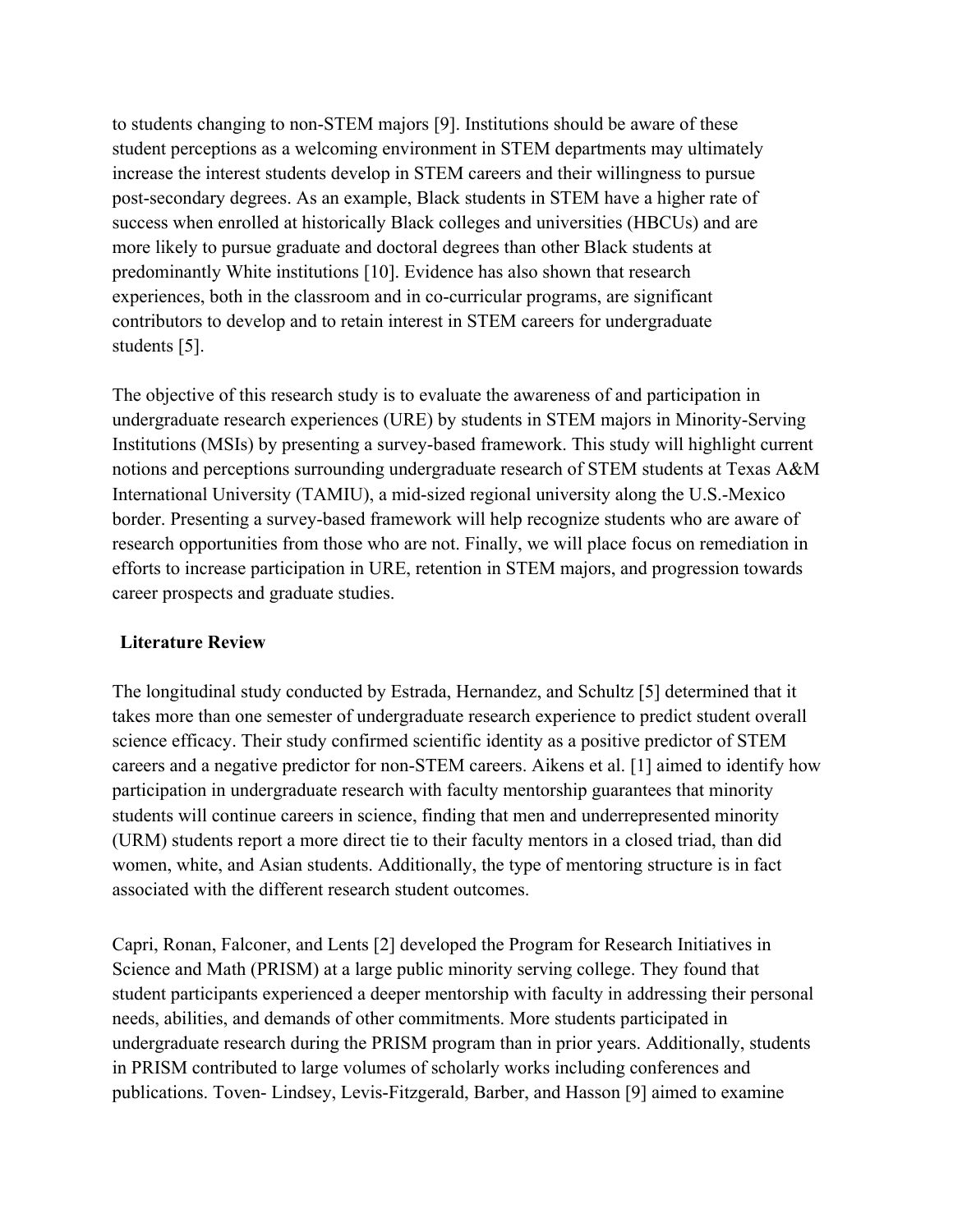academic achievement and persistence of underrepresented undergraduate students enrolled in the Program for Excellence in Education and Research in the Sciences (PEERS). The results demonstrate that participation in the PEERS program helped students perform significantly better in gatekeeper science courses. PEERS students also had significantly higher-grade point averages when compared to control students. Student persistence for science majors was measured by examining the students' declared academic major at the beginning of their third year in undergrad. After 2 years, about 90% of PEERS students retained declared science majors compared to 70% in the control group.

## **Methodology**

## **Data Collection**

Following IRB approval, a 5-minute online survey will be distributed and administered to all STEM students at TAMIU. STEM faculty members will be contacted prior to the distribution in hopes of having them either provide a link to the survey on the Blackboard home page of their course or have the survey forwarded by e- mail to each student in their class. Moreover, with faculty approval, a representative of the research study may conduct a short presentation in each STEM introductory course to provide more insight on the survey for the students and faculty. This method will allow students to understand the concepts being presented in the survey and identify any misconstrued information between the student reader and survey. The research team seeks a sample inclusive of all STEM fields represented at the university (Engineering, Mathematics, Physics, Biology, and Chemistry). Because of the College of Arts and Sciences relatively smaller size (an undergraduate student population of approximately 3700), a quota sampling technique is not necessary to achieve saturation. The targeted response rate for the survey is 60% of STEM only majors  $(n = 800)$ .<sup>1</sup>

The survey will consist of 12 questions, including demographic information such as students ID numbers, gender, classification, and major. The survey was modeled after similar questions presented in the Tykot et al. [12] study at University of South Florida (USF). This study attempted to identify which type of students were most likely to participate in URE, what they expected to gain from their mentor, and their reasoning for participation (i.e. course credit/ volunteer/both). Survey questions are outlined in Table 1. This information will allow linking for longitudinal data collection and observation of these student cohorts throughout their undergraduate and postgraduate careers. Following demographics, participants will include whether they are members of the University Honors program, have an interest in research, and whether they are currently partaking in research. Students who are not interested or are not partaking in research will indicate one of five choices for their reasoning: 1) I do not find

<sup>&</sup>lt;sup>1</sup> We would like to note a large forecast representation of males is expected as there are higher number of male engineering majors compared to females.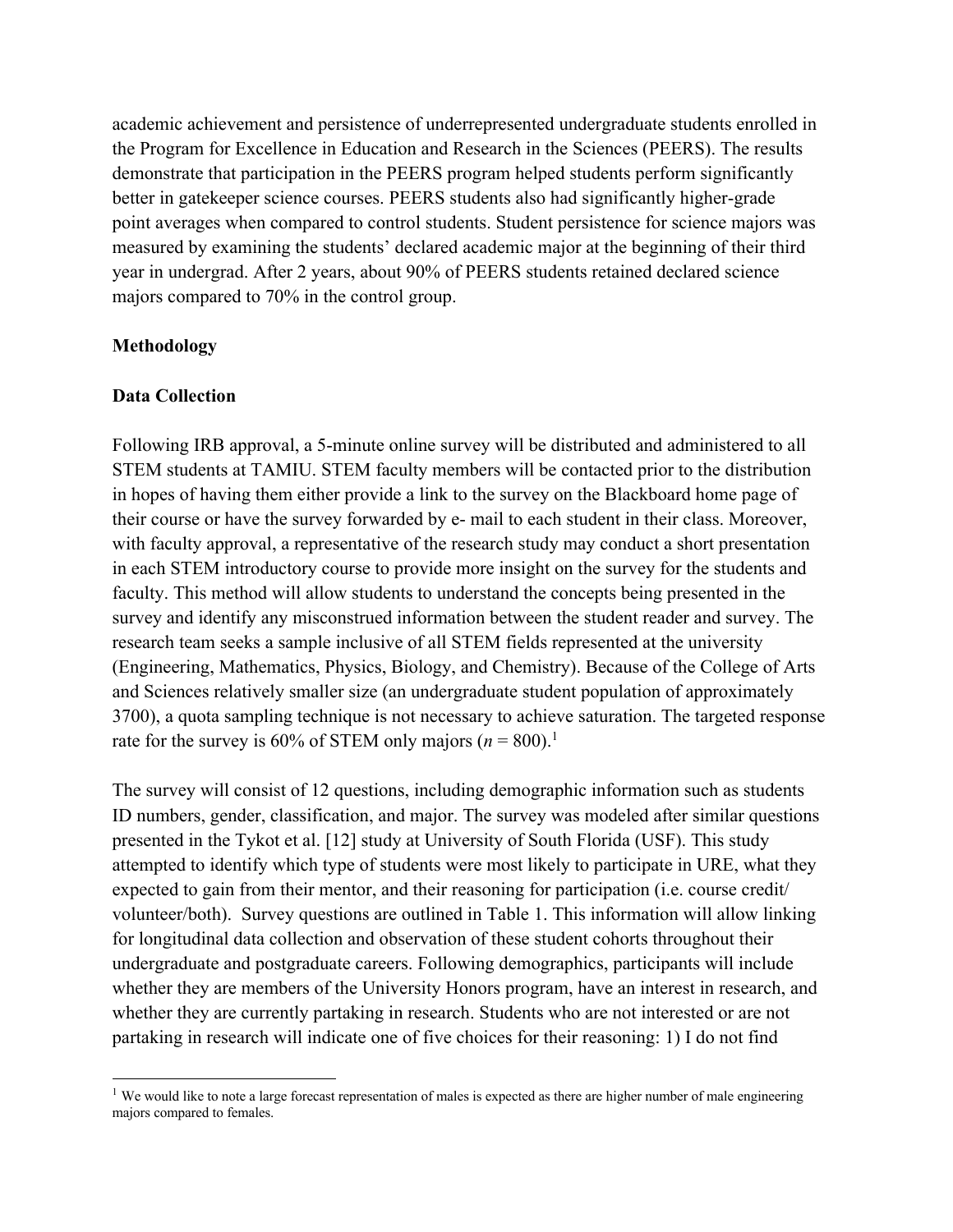research interesting, 2) I am unaware of opportunities in undergraduate research, 3) I do not know how to get started in undergraduate research, 4) I do not have time for undergraduate research due to work, or 5) I do not have time for undergraduate research due to extracurricular activities. Students who express interest and/or are partaking in current research will be asked if their research has led to publications and/or presentations (poster or conference), how many hours a week they participate in research, and the name of their faculty advisor. Faculty mentor and participation hours will be noted as means of providing insight on which professors are more invested in mentorship and preparing students for publication/conferences.

| Undergraduate Research Survey Intake |                                                                                                                                                                                       |     |                                                                                                                                                                                                                                                                                                                                                                             |
|--------------------------------------|---------------------------------------------------------------------------------------------------------------------------------------------------------------------------------------|-----|-----------------------------------------------------------------------------------------------------------------------------------------------------------------------------------------------------------------------------------------------------------------------------------------------------------------------------------------------------------------------------|
| 1.                                   | Institution ID: A                                                                                                                                                                     | 7.  | If YES to #6, are you currently participating in<br>undergraduate research?                                                                                                                                                                                                                                                                                                 |
| 2.                                   | Gender (male, female, other)                                                                                                                                                          | 8.  | If NO to #6, please select the most relevant reason:<br>I do not find undergraduate research<br>a)<br>interesting<br>I am unaware of the opportunities in<br>b)<br>undergraduate research<br>I do not know how to get started in<br>c)<br>undergraduate research<br>I do not have time for undergraduate<br>d)<br>research due to work and/or extracurricular<br>activities |
| 3.                                   | Student Classification (freshman,<br>sophomore, junior, senior)<br>Freshman: 0-29 hours<br>a)<br>b)<br>Sophomore: 30-59 hours<br>Junior: 60-89 hours<br>c)<br>Senior: 90+ hours<br>d) | 9.  | If answered YES to #7, with which faculty member do<br>you conduct undergraduate research with?                                                                                                                                                                                                                                                                             |
| 4.                                   | What is your major?                                                                                                                                                                   | 10. | If answered YES to #7 (shows up with #9),<br>approximately how many hours a week do you spend<br>participating in undergraduate research?                                                                                                                                                                                                                                   |
| 5.                                   | Are you part of the University Honors<br>Program?                                                                                                                                     | 11. | If answered YES to #7 (shows up with #9), have you<br>had the opportunity to present your research<br>findings at conferences or in publications?                                                                                                                                                                                                                           |
| 6.                                   | Are you interested in undergraduate<br>research?                                                                                                                                      | 12. | If answered NO to #7, please select the most relevant<br>reason:<br>I am unaware of the opportunities in<br>a)<br>undergraduate research<br>b) I do not know how to get started in<br>undergraduate research<br>I do not have time for undergraduate<br>c)<br>research due to work and/or extracurricular<br>activities<br>Other<br>d)                                      |

Table 1. Undergraduate Research Survey questions. The 12-question survey will provide insight on current student perceptions of URE at TAMIU, a mid-sized regional university along the U.S-Mexico border.

# **Data Analysis**

The first survey will provide information on current student perceptions of undergraduate research at TAMIU, a MSI along the US-Mexico Border. We will identify relationships between variables from the student responses. For example, we will be able to determine whether there is a statistical association among membership of University Honors Program with participation of undergraduate research.

Moreover, we can assess which factors tend to be aware of and participate in URE and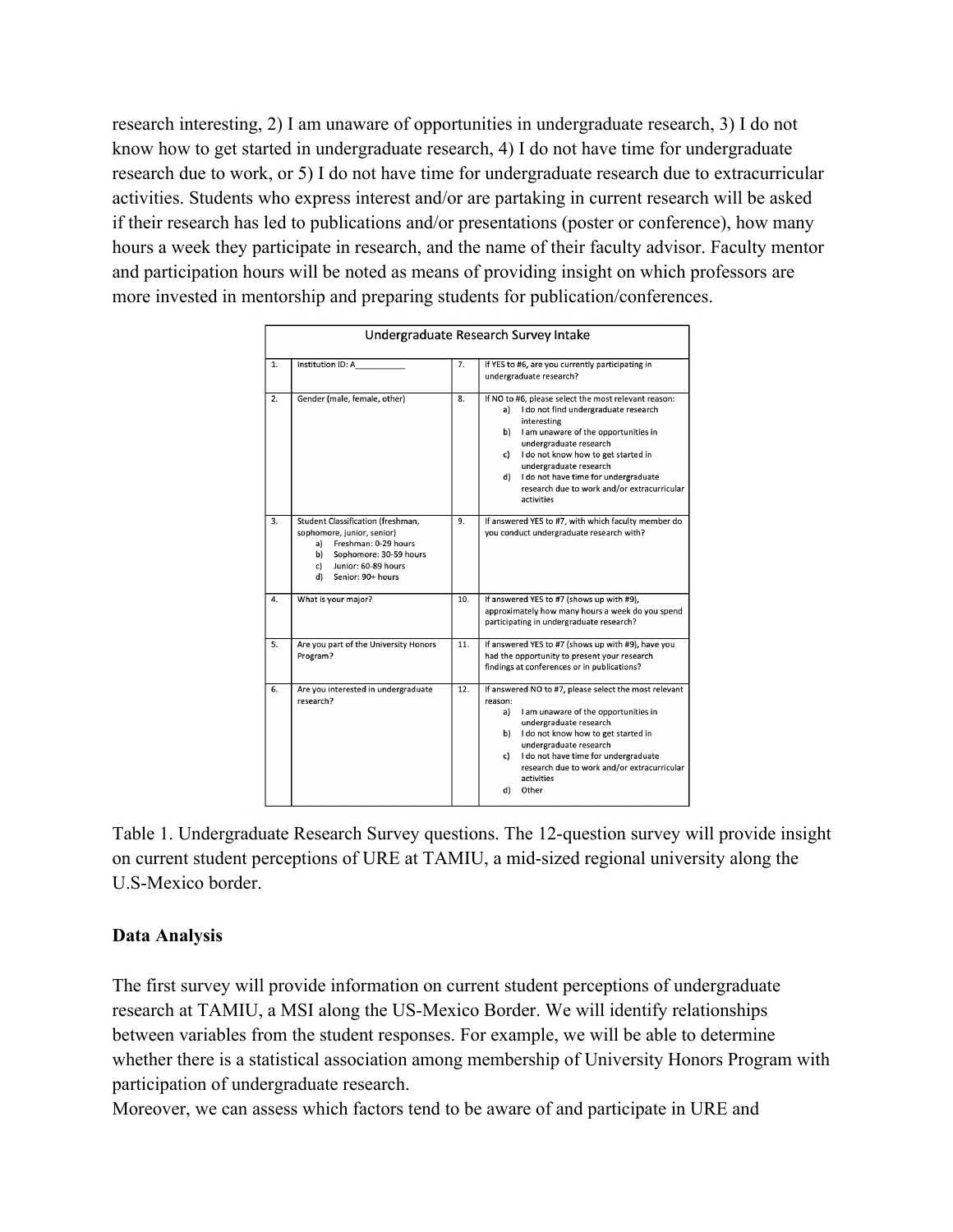whether these individuals are choosing to apply to graduate schools. Additionally, analysis will help determine whether awareness of URE is homogenous among STEM majors.

Results from bivariate analyses have direct implications for institutional/educational policy. The data from the initial proposed survey will also allow for the implementation of, and study the impact of, various programs ranging from mentorship to increasing faculty outreach as well as the impact of student extracurricular involvement. Following the implementation of these programs, a follow-up survey will be conducted using the same questions from the initial survey to determine whether challenges initially mentioned have been remediated and to statistically assess the effectiveness of campus efforts to improve student participation in URE. The full methodology is described in Figure 1.



Figure 1. Flowchart demonstrating methodology. The institution has a current enrolled student population of 3,702 undergraduate students in the College of Arts and Sciences (COAS) of which N=1,330 are identified as STEM students. These students will be provided with the initial 12-question survey. Data analysis will identify student perceptions and will allow for implementation of programs ranging from faculty mentorship to faculty outreach.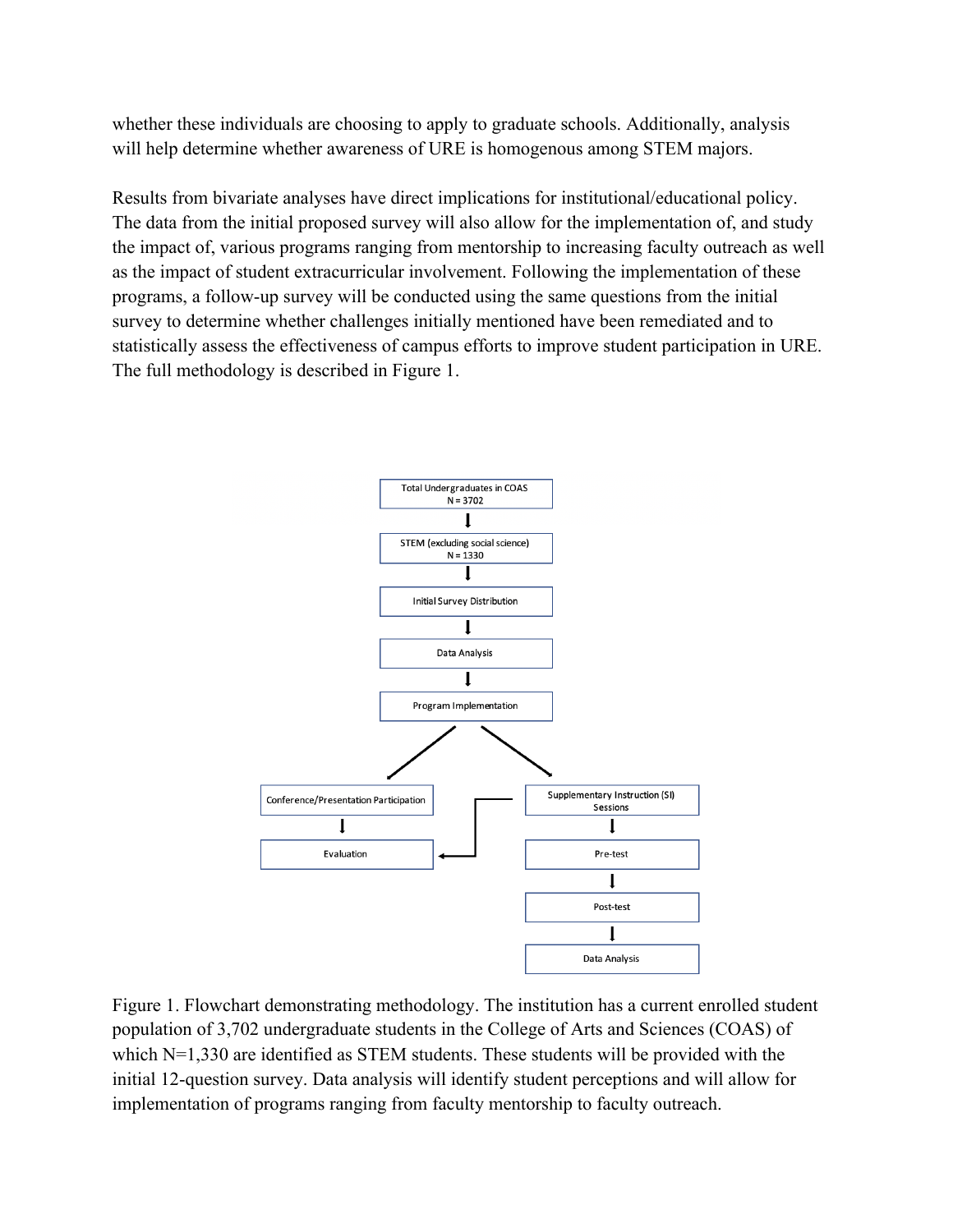To further assess relationships identified, the research team plans to organize focus groups with student participants. For example, if lack of awareness is the greatest issue preventing students from participating in URE, then steps to remediate this can be taken, such as the need for greater publicizing of campus research opportunities. Once we know more about time usage, we will address time management in terms of studying and participation in external activities. Specifically, this study will provide new insight into how the research to publication pipeline can be strengthened for undergraduate students in the STEM fields, increasing mastery of disciplinary concepts and workforce preparation in our students. These relationships can be demonstrated in the conceptual model (Figure 2).



Figure 2. Conceptual model. The relationship between awareness, interest, and time of undergraduate research and how this affects STEM retention is demonstrated. Other factors believed to influence STEM retention are also included.

### **Discussion and Conclusion**

Participation in undergraduate research increases the pipeline in STEM educational attainment and career prospects for underrepresented minorities. As past studies [1], [3] have confirmed, active involvement between students and faculty within an institution promotes growth and development in students needed to persist in the educational endeavors. Additionally, studies [2], [9] demonstrate that student participation in programs like PRISM and PEERS improves their motivation and participation in undergraduate research. This study provides further guidance in the deficiencies in awareness, participation, and involvement surrounding an HSI. The identification of these deficiencies will provide a clear framework with solutions to increase participation and involvement of underrepresented minorities thus elevating their level of educational attainment. To achieve further educational attainment, Supplemental Instruction (SI) sessions will be provided weekly. Supplemental Instruction focuses on assisting students taking traditionally difficult courses at the college level. As opposed to traditional tutoring, SI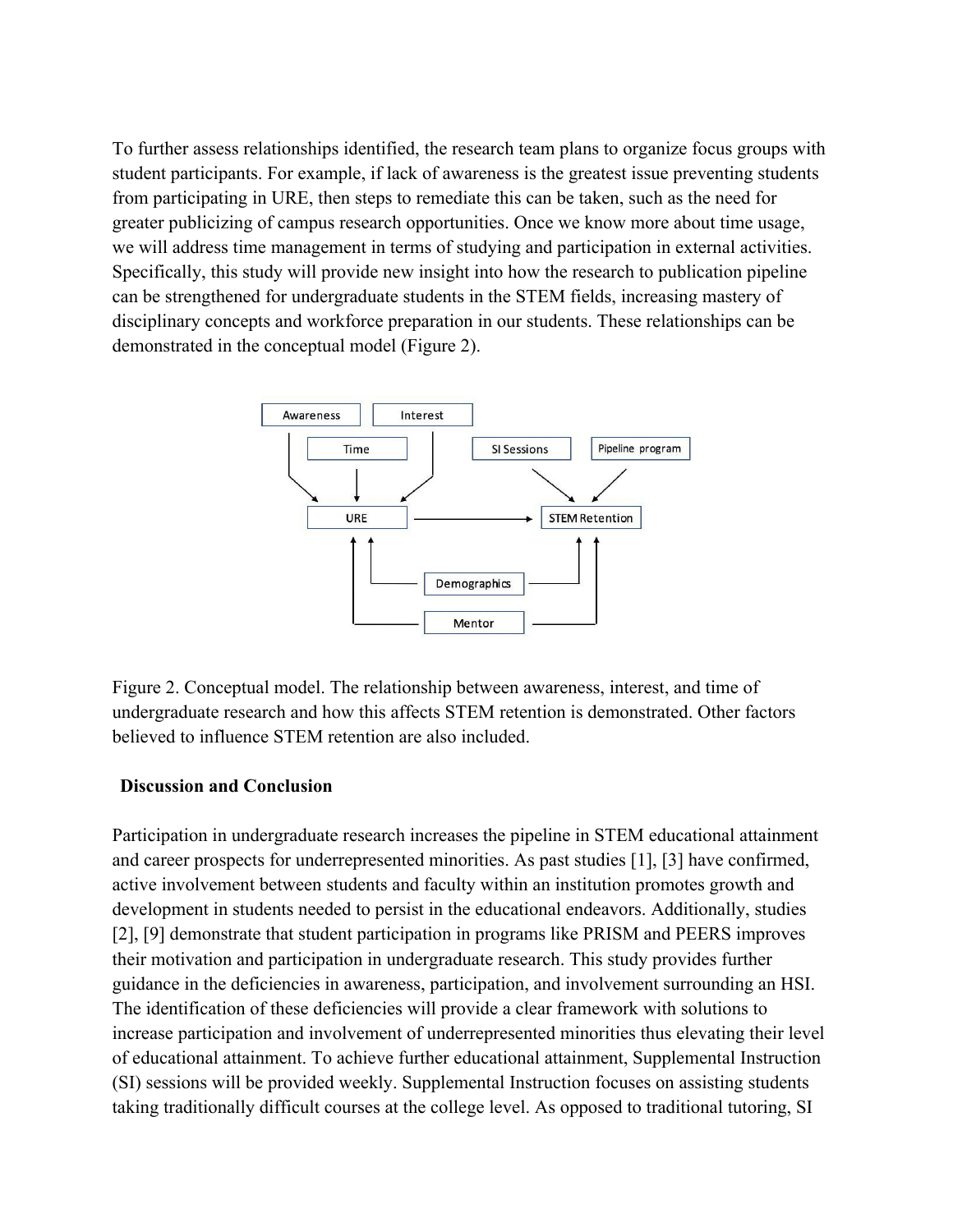sessions are course-specific and demonstrate study strategies for concepts presented in the actual course. The SI leader is an individual who has previously excelled in the course and attends the course lectures to structure SI sessions very similar to them. By implementing SI sessions, we hope to improve STEM retention and consequently, STEM educational attainment and career prospects for underrepresented minorities. A pre-test and post-test will be provided during the first and last SI sessions, respectively. These will serve to determine the level of confidence in the course prior to and after attending SI sessions. Data analysis will help determine if there exists a positive correlation between STEM major retention rates and SI student attendance.

The purpose of this research study is to identify the primary reason as to why students at Texas A&M International University, the mid-sized MSI of study, do not participate in research. Once this reason is known, the institution can therefore make changes (e.g. put up flyers around campus to increase research opportunity awareness) or implement programs similar to the programs in [2] and [9] in efforts to improve research participation in years to come. We hope by increasing research participation, students will be more likely to develop interest in STEM careers and consequently, improve STEM major retention rates.

## **Acknowledgment**

The authors would like to acknowledge that this research was and is supported by the National Science Foundation (NSF) Award No. HRD 1911375.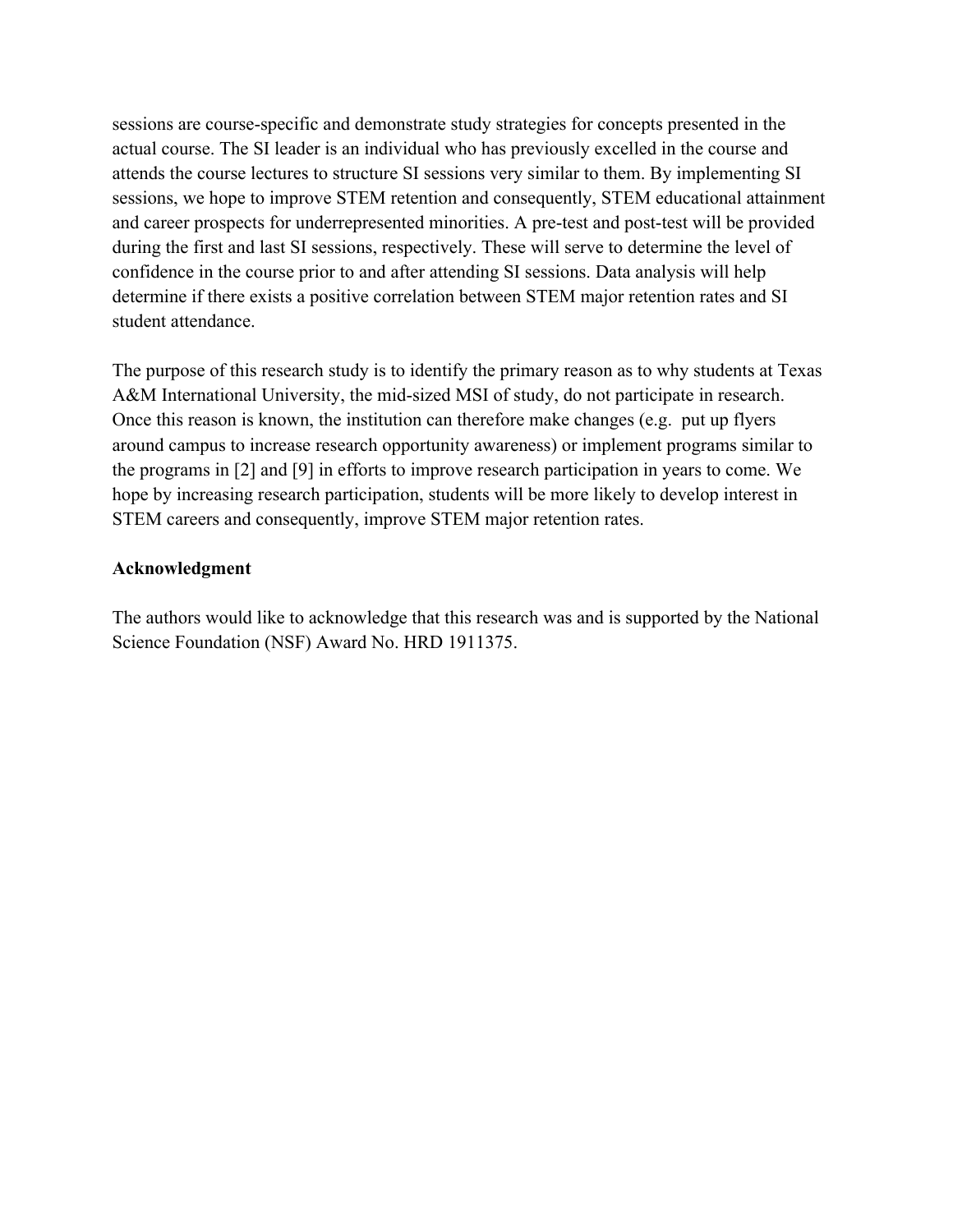## **References**

- [1] Aikens, M. L., Robertson, M. M., Sadselia, S., Watkins, K., Evans, M., Runyon, C. R., … Dolan, E. L. (2017). Race and gender differences in undergraduate research mentoring structures and research outcomes. *CBE Life Sciences Education*, *16*(2). https://doi.org/10.1187/cbe.16-07-0211
- [2] Carpi, A., Ronan, D. M., Falconer, H. M., & Lents, N. H. (2017). Cultivating minority scientists: Undergraduate research increases self-efficacy and career ambitions for underrepresented students in STEM. *Journal of Research in Science Teaching*, *54*(2), 169–194. https://doi.org/10.1002/tea.21341
- [3] Collins, T. W., Grineski, S. E., Shenberger, J., Morales, X., Morera, O. F., & Echegoyen, L. E. (2017, May). Undergraduate Research Participation Is Associated With Improved Student Outcomes at a Hispanic-Serving Institution. Retrieved from https://www.ncbi.nlm.nih.gov/pmc/articles/PMC6309399/.
- [4] Estrada, M., Burnett, M., Campbell, A. G., Campbell, P. B., Denetclaw, W. F., Gutiérrez, C. G.,… Zavala, M. E. (2016). Improving underrepresented minority student persistence in stem. *CBE Life Sciences Education*, *15*(3), 1–10. https://doi.org/10.1187/cbe.16-01-0038
- [5] Estrada, M., Hernandez, P. R., & Schultz, P. W. (2018). A longitudinal study of how quality mentorship and research experience integrate underrepresented minorities into STEM careers. *CBE Life Sciences Education*, *17*(1), 1–13. https://doi.org/10.1187/cbe.17-04- 0066
- [6] Forum, E. (2006). *and Engineers*. *311*(March), 1870–1871.
- [7] May, G. S., & Chubin, D. E. (2003). A retrospective on undergraduate engineering